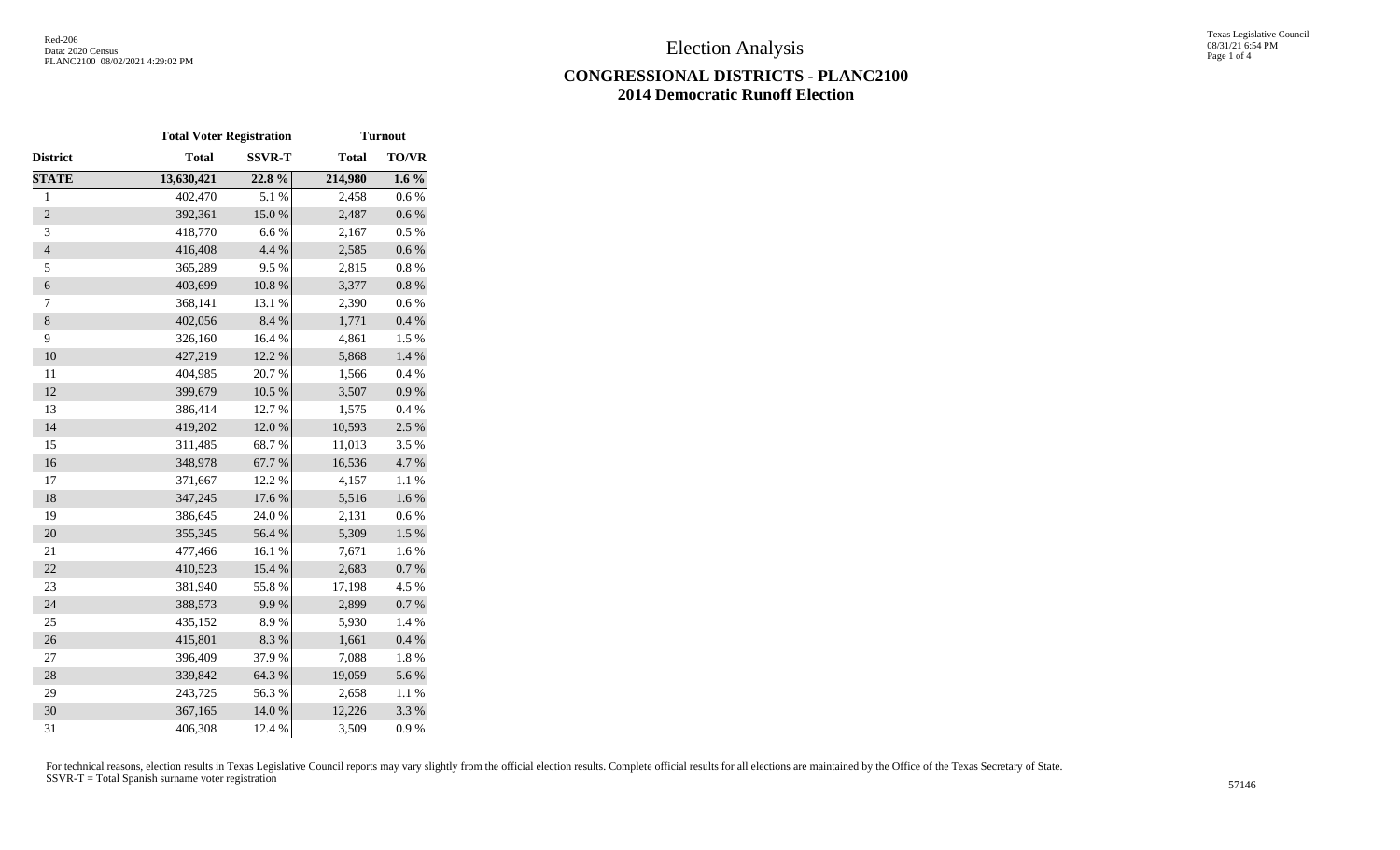Election Analysis

Texas Legislative Council 08/31/21 6:54 PM Page 2 of 4

## **CONGRESSIONAL DISTRICTS - PLANC2100 2014 Democratic Runoff Election**

|                 | <b>Total Voter Registration</b> |               | <b>Turnout</b> |              |  |
|-----------------|---------------------------------|---------------|----------------|--------------|--|
| <b>District</b> | <b>Total</b>                    | <b>SSVR-T</b> | <b>Total</b>   | <b>TO/VR</b> |  |
| 32              | 398,713                         | 9.8%          | 4.864          | 1.2 %        |  |
| 33              | 236,632                         | 37.6 %        | 5,976          | 2.5 %        |  |
| 34              | 337,671                         | 73.4 %        | 18,368         | 5.4 %        |  |
| 35              | 333,977                         | 44.7 %        | 8,001          | 2.4 %        |  |
| 36              | 406,306                         | 10.5 %        | 2,507          | $0.6\%$      |  |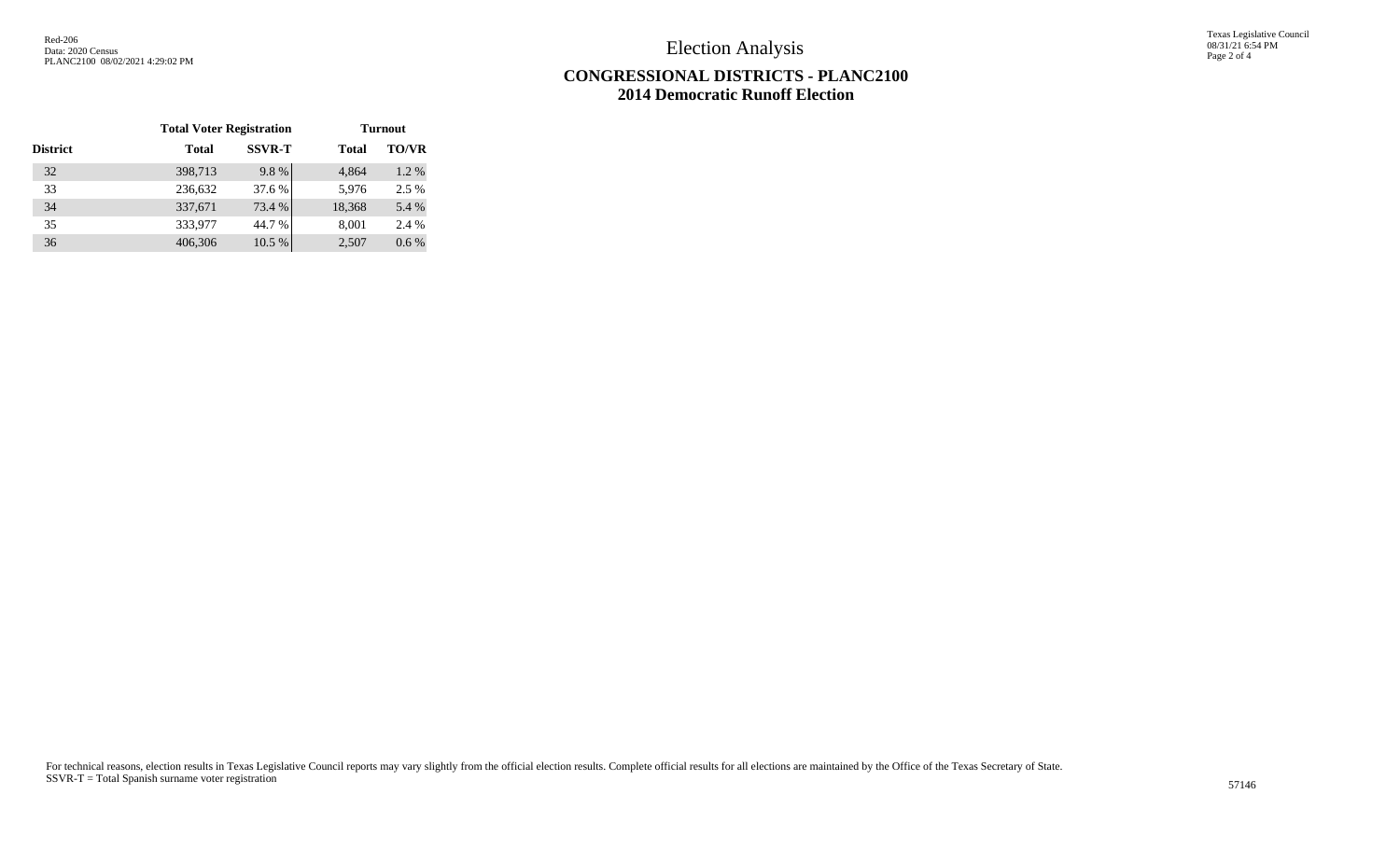Election Analysis

## **CONGRESSIONAL DISTRICTS - PLANC2100 2014 Democratic Runoff Election**

| <b>U.S. SEN</b>  |        |        |                 | <b>AG COMM</b> |            |         |                |  |
|------------------|--------|--------|-----------------|----------------|------------|---------|----------------|--|
| <b>Alameel-D</b> |        |        | <b>Rogers-D</b> |                | Friedman-D |         | <b>Hogan-D</b> |  |
| 145,529          | 72.1 % | 56,178 | 27.9 %          | 91,403         | 46.3 %     | 106,181 | 53.7 %         |  |
| 1,433            | 58.9%  | 1,000  | 41.1%           | 1,015          | 42.9%      | 1,349   | 57.1 %         |  |
| 2,088            | 84.4 % | 386    | 15.6%           | 1,285          | 53.2 %     | 1,129   | 46.8%          |  |
| 1,656            | 77.2 % | 489    | 22.8%           | 1,202          | 57.2 %     | 900     | 42.8%          |  |
| 1,643            | 65.1 % | 882    | 34.9%           | 1,201          | 47.2 %     | 1,346   | 52.8 %         |  |
| 2,183            | 78.3%  | 606    | 21.7%           | 1,387          | 50.6%      | 1,355   | 49.4%          |  |
| 2,489            | 74.8 % | 838    | 25.2 %          | 1,369          | 41.5 %     | 1,931   | 58.5 %         |  |
| 2,100            | 88.5 % | 273    | 11.5 %          | 1,202          | 51.7%      | 1,124   | 48.3%          |  |
| 1,273            | 73.0%  | 471    | 27.0%           | 764            | 44.2 %     | 966     | 55.8 %         |  |
| 3,194            | 66.0%  | 1,648  | 34.0%           | 1,770          | 37.3 %     | 2,978   | 62.7%          |  |
| 4,963            | 84.9%  | 881    | 15.1 %          | 2,735          | 47.6%      | 3,006   | 52.4 %         |  |
| 1,050            | 68.3%  | 488    | 31.7%           | 609            | 39.5 %     | 934     | 60.5%          |  |
| 2,690            | 77.6 % | 777    | 22.4 %          | 1,674          | 48.4 %     | 1,787   | 51.6 %         |  |
| 927              | 60.2%  | 612    | 39.8%           | 632            | 40.5 %     | 927     | 59.5 %         |  |
| 4,774            | 53.0%  | 4,230  | 47.0%           | 4,326          | 48.8%      | 4,541   | 51.2 %         |  |
| 6,831            | 74.2 % | 2,372  | 25.8%           | 4,498          | 50.6%      | 4,399   | 49.4%          |  |
| 10,408           | 69.2 % | 4,643  | 30.8 %          | 6,793          | 46.0%      | 7,972   | 54.0 %         |  |
| 2,629            | 65.7%  | 1,371  | 34.3 %          | 1,709          | 42.8%      | 2,287   | 57.2 %         |  |
| 3,723            | 67.8%  | 1,766  | 32.2 %          | 2,079          | 38.4 %     | 3,329   | 61.6%          |  |
| 1,142            | 55.2 % | 926    | 44.8%           | 931            | 44.1 %     | 1,181   | 55.9%          |  |
| 4,208            | 82.3 % | 907    | 17.7 %          | 2,253          | 45.0%      | 2,755   | 55.0 %         |  |
| 6,304            | 84.4 % | 1,166  | 15.6%           | 3,756          | 50.4%      | 3,702   | 49.6%          |  |
| 2,156            | 80.9%  | 509    | 19.1 %          | 1,055          | 40.5 %     | 1,551   | 59.5 %         |  |
| 10,043           | 66.3%  | 5,098  | 33.7%           | 7,147          | 48.4%      | 7,610   | 51.6%          |  |
| 2,341            | 81.8%  | 520    | 18.2%           | 1,559          | 55.3 %     | 1,261   | 44.7 %         |  |
| 5,033            | 85.3%  | 866    | 14.7%           | 2,804          | 48.2%      | 3,012   | 51.8%          |  |
| 1,314            | 79.8%  | 333    | 20.2 %          | 937            | 57.6 %     | 690     | 42.4 %         |  |
| 4,540            | 69.3%  | 2,007  | 30.7%           | 2,529          | 38.9%      | 3,971   | 61.1%          |  |
| 12,080           | 71.3%  | 4,870  | 28.7%           | 8,339          | 50.6%      | 8,139   | 49.4 %         |  |
| 1,969            | 74.6 % | 672    | 25.4 %          | 1,044          | 39.9%      | 1,573   | 60.1%          |  |
| 8,639            | 71.8%  | 3,385  | 28.2 %          | 4,390          | 38.5 %     | 6,998   | 61.5 %         |  |
| 2,679            | 76.8%  | 808    | 23.2 %          | 1,556          | 45.2%      | 1,887   | 54.8%          |  |
| 4,073            | 84.7%  | 735    | 15.3 %          | 2,818          | 60.0%      | 1,875   | 40.0%          |  |
|                  |        |        |                 |                |            |         |                |  |

For technical reasons, election results in Texas Legislative Council reports may vary slightly from the official election results. Complete official results for all elections are maintained by the Office of the Texas Secre SSVR-T = Total Spanish surname voter registration <sup>57146</sup>